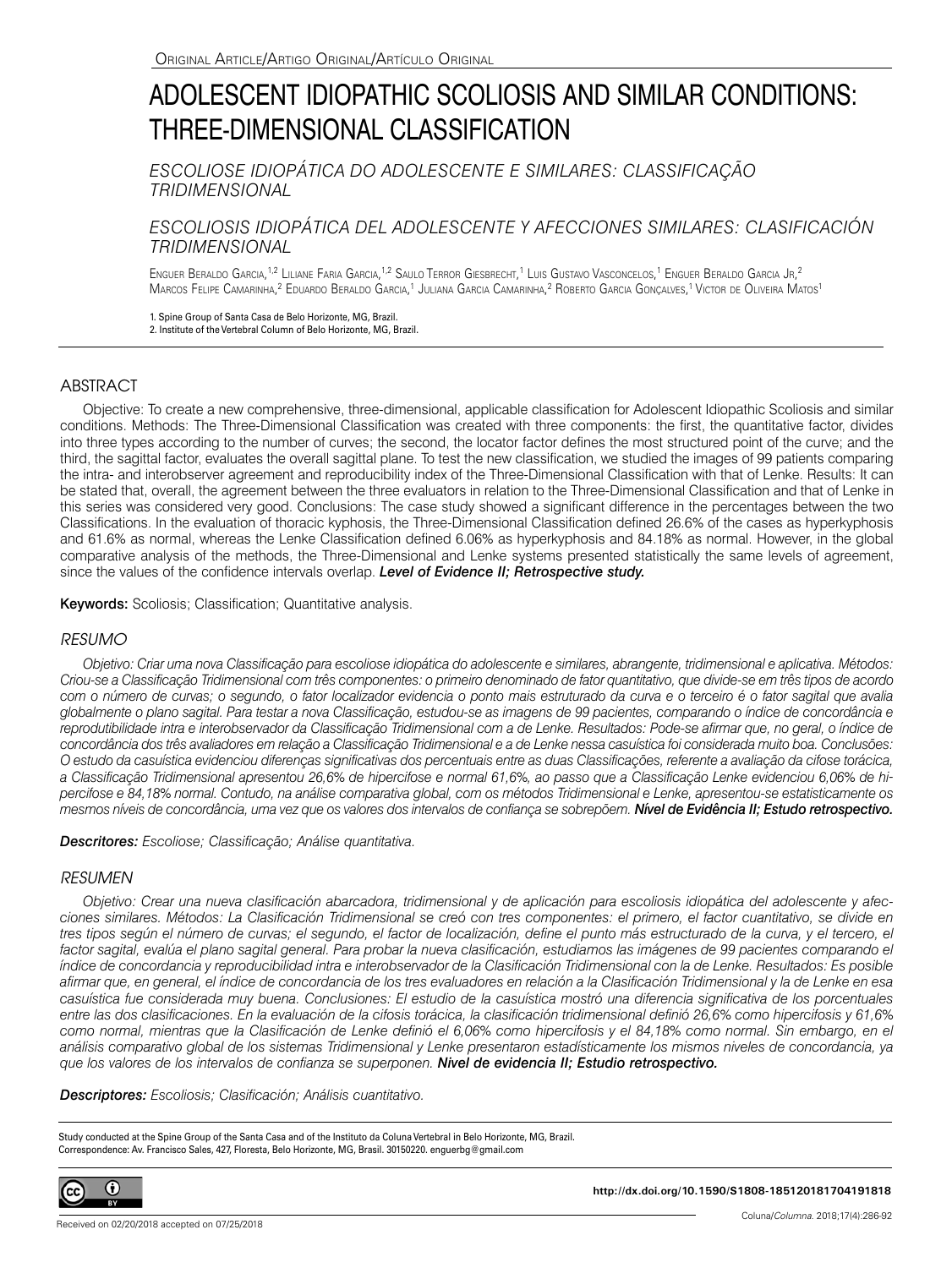#### **INTRODUCTION**

Adolescent idiopathic scoliosis is a three-dimensional spinal deformity that involves curvature of the coronal plane and rotation on the axial axis, with maximum rotational and translational deviations occurring at the apex of the curve.<sup>1</sup>

An adequate scoliosis classification system should allow the surgeon to recommend a specific treatment and to compare the different treatment methods.<sup>2</sup> In addition, it should be all-encompassing, comprehensive, and consistent with intra- and interobserver analyses.<sup>3</sup>

The first scoliosis classification system was proposed by Schulthess in 1905-1907<sup>4</sup>

The King classification system, first published in 1983, evaluates the deformity in the coronal plane, describes five types of thoracic curves, and recommends levels of vertebral segments to be included in the arthrodesis.<sup>5</sup>

The Lenke classification system was developed in 2001 and has three components: the type of curve (1 to 6); the lumbar spine modifier  $(A, B, or C)$ ; and the sagittal thoracic modifier  $(-, N, or +)$ . The six types of curves have specific characteristics in coronal and sagittal radiographs that differentiate the structural and non-structural curves in the proximal thoracic, middle thoracic, and thoracolumbar regions. The lumbar spine modifier is based on the relationship between the central sacral vertical line and the apex of the lumbar curve and the sagittal thoracic modifier is based on the measurement of the sagittal curve from the fifth to the twelfth thoracic level. A minus sign (-) represents a curve of less than 10 degrees, normal (N) represents a curve of 10 to 40 degrees, and a plus sign (+) represents a curve of more than 40 degrees. The lumbar spine modifier is based on the relationship of the center sacral vertical line to the apex of the lumbar curve, and the sagittal thoracic modifier is based on the sagittal curve measurement from the fifth to the twelfth thoracic level.<sup>6</sup> Five surgeons, members of the Scoliosis Research Society who had developed the new system and who had previously tested the reliability of the King classification on radiographs of twenty-seven patients, measured the same radiographs (standing coronal and lateral as well as supine side-bending views) to test the reliability of the new classification.

The authors evaluated 27 radiographs of patients with adolescent idiopathic scoliosis, applied the Lenke Classification, and observed low intra- and interobserver reproducibility.7

In 2008, we published a study applying the Lenke Classification in 66 cases of adolescent idiopathic scoliosis (AIS). There was a greater and statistically significant (p<0.05) discrepancy between the lumbar and sagittal thoracic modifiers. This may have been justified by the low rates of agreement and reproducibility of these variables.<sup>8</sup>

To measure thoracic kyphosis, the authors considered (-) to indicate a hypokyphotic curve less than 25°, (N) to indicate a normal angle between 25° and 45°, and (+) a hyperkyphotic deformity of greater than 45°.9

That author measured lumbar lordosis of the spine using the Cobb method, obtained by drawing a straight line in the upper plateau of L1 (A) and another in the upper surface of S1 (B). Two straight lines were drawn perpendicular to these lines and their intersection formed the desired angle, the normal value of which ranges from 40º to 60º. An angle less than 40º is defined as hypolordosis and an angle greater than 60° corresponds to hyperlordosis.<sup>10</sup>

Garcia et al. created a new principle of instrumentation in the surgical treatment of AIS and similar conditions, using short, apical, single or multiple fixations, obtaining excellent correction, even better in the more distal curves in relation to the spine.<sup>11</sup>

The objective of this study was to create a new classification system for AIS and similar conditions, called the Three-Dimensional Classification System that covers all formats of these deformities, locating the most structural curve and evaluating the overall sagittal plane.

#### **METHODS**

The project was submitted by the Santa Casa de Belo Horizonte on 05/17/17 and approved as CAAE 68440217.3.0000.5138. The study participants signed the Informed Consent Form.

The Spine Groups of the Instituto da Coluna Vertebral and of the Orthopedics and Traumatology Service of the Santa Casa, both located in Belo Horizonte, had as their objective the creation of a quantitative Three-Dimensional Classification System for AIS and similar conditions, categorizing all deformities into only three basic types, including an overall three-dimensional evaluation using data and knowledge pre-established in the literature.<sup>9,10</sup>

This study considered structural curves greater the 10° associated with rotation to be scoliosis.

The Three-Dimensional Classification has 3 components: the quantitative factor, the locator factor, and the sagittal factor.

"Quantitative factor": "There are 3 types of deformities": called Type 1, scoliosis with only one curve; Type 2, scoliosis with two curves; and Type 3, scoliosis with three curves. (Figures 1A and 2)

Quantitative Factor, Type 1, One Curve, Type 2, Two Curves, Type 3, Three Curves

"Locator Factor": It is related to the main curve. It was divided into "A, B, and C". It is considered to be "A" when the main curve is located in the proximal region of the spine, extending from the cervical spine to T5; "B" when the most structural curve is in the middle thoracic spine, from T5 to T10; and "C" when the greatest curve is observed in the thoracolumbar region, from T11 to S1.

"Type 2B"is subdivided into "2BT", when the compensatory curve is located in the proximal region, and "2BL", when the compensatory curve is situated in the thoracolumbar region. (Figures 1B and 2)

Locator factor: locates the most structural curve. If the main curve



Figure 1A. First component: "Quantitative Factor" of the Three-Dimensional Classification.

# THREE-DIMENSIONAL CLASSIFICATION **LOCALIZATION FACTOR OF** THE STRUCTURED CURVE:

IF PRINCIPAL CURVE IS: **PROXIMAL THORACIC MIDDLE THORACIC THORACOLUMBAR** 

Type 2 B in two Subtypes: If compensatory curve is Thoracic (2BT) If compensatory curve is Thoracolumbar (2BL).

Figure 1B. Second component: "Locator Factor" of the Three-Dimensional **Classification** 

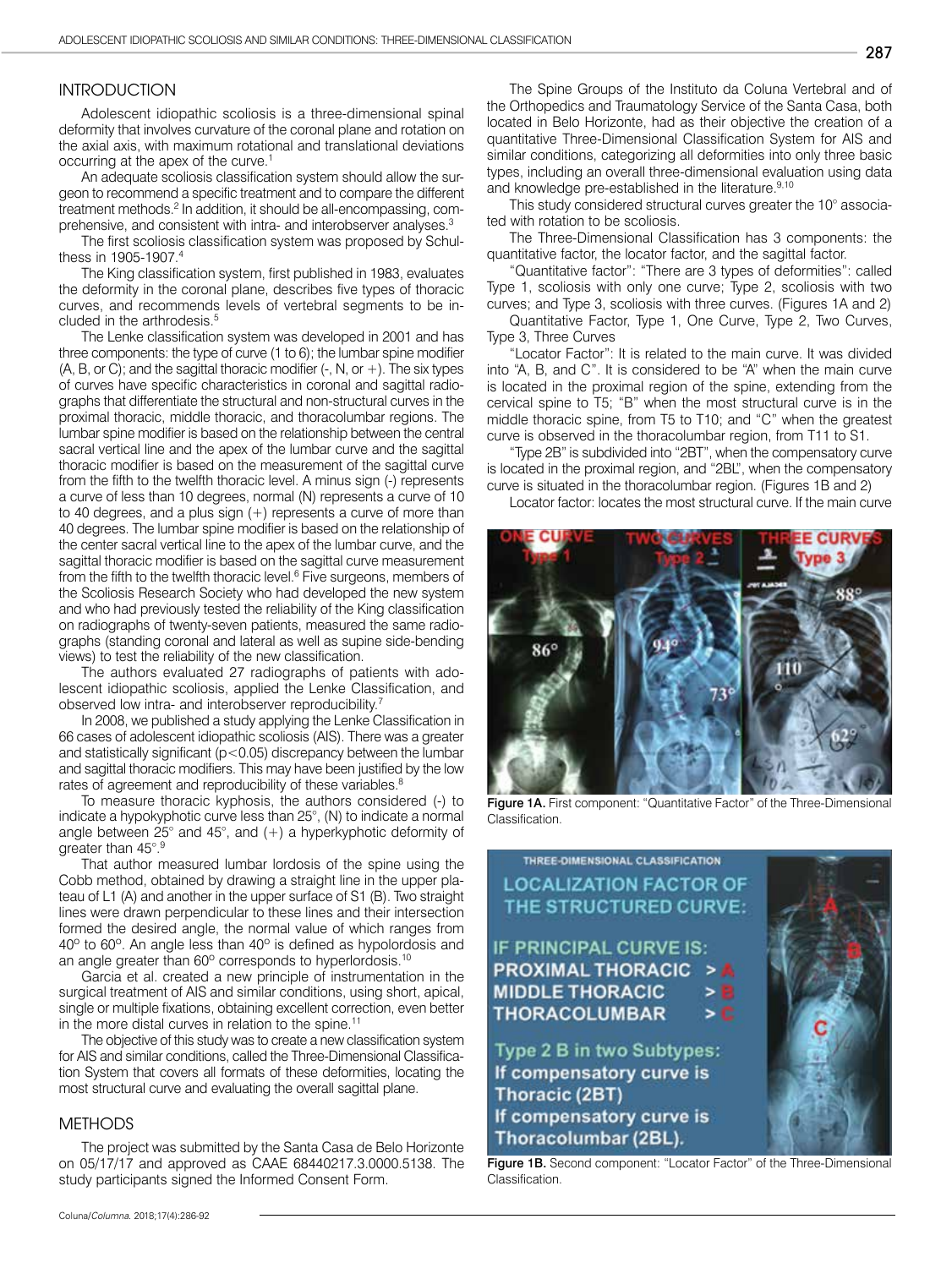is: Proximal cervicothoracic  $> A$ , Middle thoracic  $> B$ , Thoracolumbar > C, Type 2B is divided into 2 subtypes: If the compensatory curve is thoracic (2BT), If the compensatory curve is thoracolumbar (2BL).

The "Sagittal factor", the total measurement of the sagittal plane, using the Cobb method, considering the entire kyphotic area, from the upper to the lower terminal vertebra, and lordosis from L1 to S1.

It is considered (-) hypokyphosis when the angle is less than 25 $^{\circ}$ , (N) normal when the angle is between 25 $^{\circ}$  and 45 $^{\circ}$ , and (+) a hyperkyphosis deformity above 45°.9

Lumbar lordosis of the spine was measured using the Cobb method, obtained by drawing a straight line in the upper plateau of L1 and another in the upper surface of S1. A straight line was drawn perpendicular to these two lines forming the angle to be measured. The normal value ranges from 40° to 60° (N). An angle less than  $40^{\circ}$  (-) is defined as hypolordosis and an angle greater than 60 $^{\circ}$  (+) corresponds to hyperlordosis.10 (Figure 1C)

Sagittal Factor. Measure the total kyphosis. Measure the lumbar lordosis L1/S1. (Cobb), Hypokyphosis, Normal, 25 to 45°, Hyperkyphosis, Hypolordosis, Normal, 40 to 60°, Hyperlordosis



Figure 1C. Third component: "Sagittal Factor" of the Three-Dimensional Classification.



Figure 2. The above images show Three-Dimensional Classification Type 3B, the proximal curve beginning in C3 and terminating in T4. The apex of this curve is in T1/T2, defining the level to be fixed for correction.

To test the new classification, the authors conducted a retrospective study of 99 patients randomly selected from a total of 512 cases of AIS operated in the service, comparing the Three-Dimensional and Lenke Classifications. The rest were excluded only because of the difficulty in conducting an evaluation of the entire series of cases.

For the study of the selected cases, the evaluators had the medical records and panoramic radiographs of the spine in the standing position in posterior-anterior, lateral, and posterior-anterior with right and left inclination incidences in order to analyze the flexibility and to differentiate the structural from the non-structural curves. The variables sex, color, age, Lenke 1 to 6, and Three-Dimensional 1 to 3 were collected first. Then, in the second stage Lenke A, B, C and Three-dimensional A, B, BT, BL, and C were collected, and finally, the sagittal plane evaluated as  $-$ , N, and  $+$  by the Lenke and Three-Dimensional methods. The data were loaded into an Excel spreadsheet for the biostatistical study.

The inter- and intraclass correlation coefficients (ICC) and the Kappa coefficient were applied to measure the concordance of the three evaluators in relation to the Three-Dimensional and Lenke Classifications of the patients with idiopathic scoliosis, with a confidence interval of 95%.

The results of the Kappa coefficient of agreement were classified in accordance with Landis & Koch (1977):

The research data were analyzed by the SPSS, version 20

| Value of the Kappa coefficient of<br>agreement | <b>Classification</b> |  |  |
|------------------------------------------------|-----------------------|--|--|
| < 0.20                                         | Poor                  |  |  |
| 0.21 to 0.40                                   | Weak                  |  |  |
| 0.41 to 0.60                                   | Moderate              |  |  |
| 0.61 to 0.80                                   | Good                  |  |  |
| > 0.80                                         | Verv aood             |  |  |

statistical program. In all the statistical tests, a level of significance of 5% was used. Thus, associations with a p-value less than 0.05 were considered statistically significant.<sup>12</sup>

#### RESULTS

It was necessary to evaluate the Lenke and Three-Dimensional Classifications in three separate moments. The first moment was based solely on the numeric values from 1 to 6 in order to be able to apply the technique of interclass correlation in the Lenke method. A numeric scale of 1 to 3 was considered when the technique was applied to the Three-Dimensional method. For the second moment the categories were grouped into A, B, and C for the Lenke method and A, B, BL, BT, and C for the Three-Dimensional method so the Kappa coefficient could be applied. Finally, the categories were grouped into  $-$ , N, and  $+$  so the Kappa coefficient could be applied.

Intraclass reliability, used to measure evaluator agreement, concomitantly between the patients with idiopathic scoliosis in terms of the Lenke Classification and, subsequently in terms of the Three- -Dimensional Classification, showed a correlation coefficient of 0.867 [CI of 95% from 0.814 to 0.907] in the Lenke method, representing very good agreement. In terms of the Three-Dimensional Classification, the correlation coefficient of 0.854 [CI of 95% from 0.796 to 0.897] indicated very good agreement.

Interobserver reliability, used to measure the agreement between two evaluators in patients with idiopathic scoliosis according to the Lenke Classification, presented a correlation from 0.597 to 0.740, indicating good concordance between the groups of two evaluators. (Table 1)

Table 1. Interobserver reliability to measure the agreement between two evaluators in patients with idiopathic scoliosis according to the Lenke Classification (1 to 6).

| Lenke intercorrelation<br>(numeric scale) | <b>Evaluator 2</b> | <b>Evaluator 3</b> |
|-------------------------------------------|--------------------|--------------------|
| Evaluator 1                               | 0.597              | 0 716              |
| Evaluator 3                               | በ 74በ              |                    |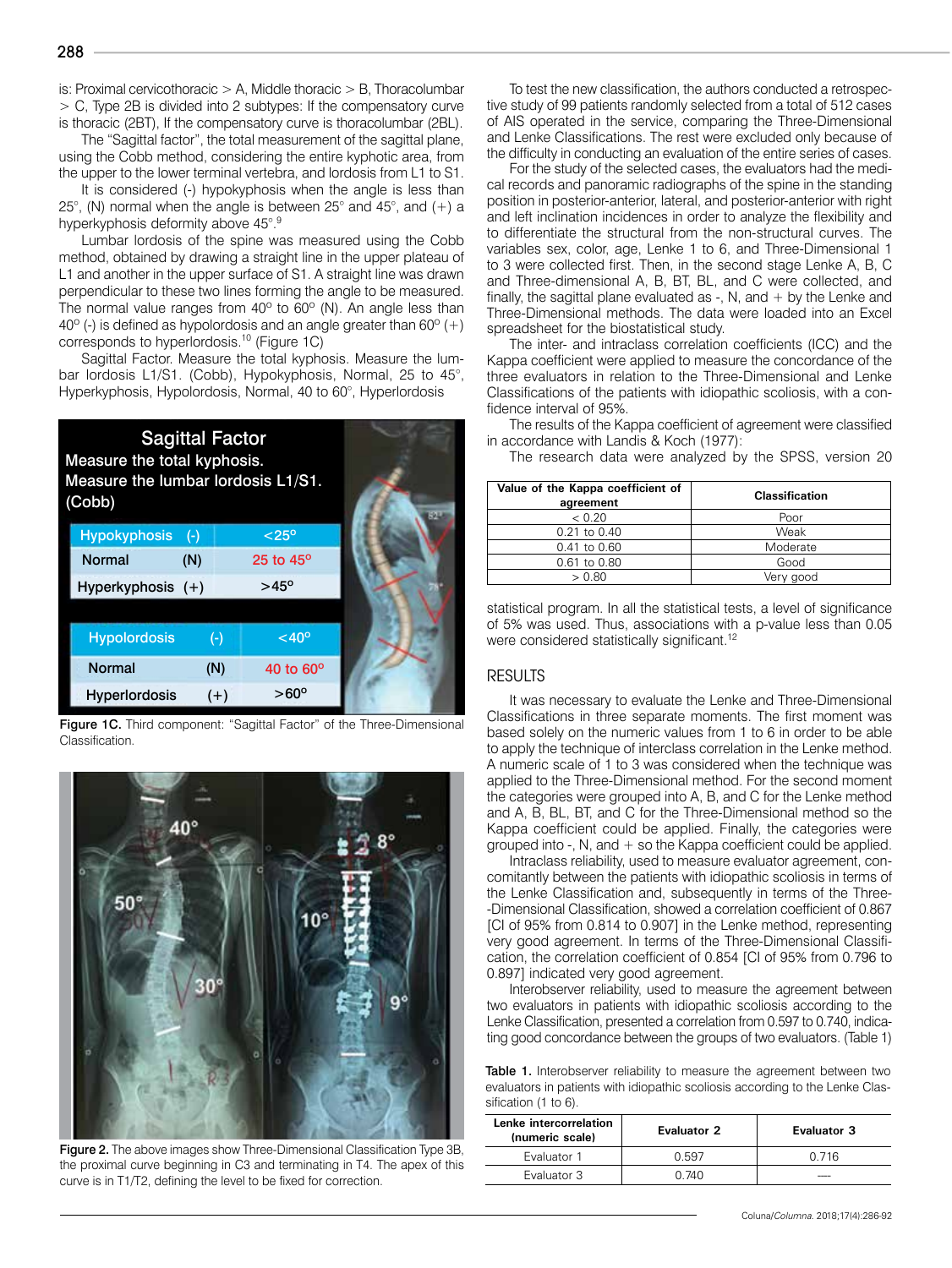Interobserver reliability, used to measure the agreement between two evaluators in patients with idiopathic scoliosis according to the Three-Dimensional Classification, presented a correlation from 0.575 to 0.744, indicating good concordance between the groups of two evaluators. (Table 2)

The agreement between the observers according to the Lenke Classification in the A, B, and C categories was significant (p value < 0.05) in all situations, but was nonetheless considered moderate  $(0.41 < K < 0.61)$ . (Table 3)

The agreement between the observers according to the Three- -Dimensional Classification in the A, B, BL, BT, and C categories was significant (p value < 0.05) in all situations and was considered good (0.61  $<$  K  $<$  0.80). (Table 3)

The agreement between the observers according to the Lenke Classification of the sagittal plane in categories -, N, and  $+$  was significant (p value  $<$  0.05) in all situations and was considered very good  $(K > 0.80)$  by the evaluators. (Table 4)

The agreement between the observers according to the Three- -Dimensional Classification of the sagittal plane in categories -, N, and  $+$  was significant (p value  $<$  0.05) in all situations and was considered very good ( $K > 0.80$ ) by the evaluators. See Table 4.

We confirmed that there is a significant difference between the Lenke and Three-Dimensional method percentages for the evaluation of the sagittal plane in the  $+$  and Normal categories, since the p—value was less than 0.05. Therefore, it can be said that the percentages of  $+$  in the Three-Dimensional method (26.6%) is significantly greater that the Lenke method (6.06%), while the latter presented a higher

Table 2. Interobserver reliability to measure the agreement between two evaluators in patients with idiopathic scoliosis according to the Three-Dimensional Classification (1 to 3).

| <b>Three-Dimensional</b><br>Intercorrelation (numeric scale) | <b>Evaluator 2</b> | <b>Evaluator 3</b> |  |
|--------------------------------------------------------------|--------------------|--------------------|--|
| Evaluator 1                                                  | በ 744              | 0.575              |  |
| Evaluator 3                                                  | 0 665              |                    |  |

percentage (84.18%) in the Normal (N) category as compared to the Three-Dimensional method (61.6%). Table 5 and Figure 3.

Below, Figures 4 to 13 show images of ten different Types of AIS, identified by the Three-Dimensional Classification proposed by the authors.

#### **DISCUSSION**

The authors of this work, operating on a large number of clients with AIS using short, apical, single or multiple fixations,<sup>11</sup> noted that the Lenke Classification with suggestions of fixations of the entire extension of the deformity did not fit the new fixation method. Therefore, they created the Three-Dimensional Classification in synchrony with the new fixation principle. See Figures 1 to 12.

In the Three-Dimensional Classification, the proximal curve extends from the cervical spine to T5. It is opportune to measure respecting the peculiarities of each curve and it is recommended that attention be paid to curves that extend to the cervical spine to prevent coronal plane imbalance in surgical cases. (Figure 2)

The Lenke Classification covers only the 6 most common of the 10 basic types of AIS. In cases with 3 curves, if the proximal

|  |  |  | Table 5. Analysis of the percentages between the Lenke and Three-Dimen-              |
|--|--|--|--------------------------------------------------------------------------------------|
|  |  |  | sional methods in terms of the Lenke Classification in categories $-$ , N, and $+$ . |

| <b>Variable</b> | <b>Lenke Method</b> |       | <b>Three-Dimensional</b><br>Method |       | P-value | Conclusion                       |  |
|-----------------|---------------------|-------|------------------------------------|-------|---------|----------------------------------|--|
|                 | n                   | %     | n                                  | %     |         |                                  |  |
|                 | 29                  | 9.76  | 35                                 | 11.78 | 0.427   | equal                            |  |
| $\ddot{}$       | 18                  | 6.06  | 79                                 | 26.6  | < 0.001 | Three-<br>Dimensional ><br>Lenke |  |
| N               | 250                 | 84.18 | 183                                | 61.62 | < 0.001 | $Lenke$ > Three-<br>Dimensional  |  |
| Total           | 297                 | 100   | 297                                | 100   |         |                                  |  |

The two proportion z test considering a scale of  $-$ , N,  $+$  was applied.

Table 3. Analysis of the agreement of the evaluators between the patients with idiopathic scoliosis in terms of the Lenke Classification in the A, B, and C categories and in terms of the Three-Dimensional Classification in the A, B, BL, BT, and C categories.

| Lenke Classification of Idiopathic Scoliosis in<br>categories A, B, and C                        | N  | Kappa coeff. | CI of 95%    | P value   | <b>Classification of</b><br>concordance |
|--------------------------------------------------------------------------------------------------|----|--------------|--------------|-----------|-----------------------------------------|
| Evaluator 1 x Evaluator 2                                                                        | 99 | 0.618        | 0.493: 0.742 | $0.000**$ | Good                                    |
| Evaluator 1 x Evaluator 3                                                                        | 99 | 0.605        | 0.475; 0.735 | $0.000**$ | Moderate                                |
| Evaluator 2 x Evaluator 3                                                                        | 99 | 0.594        | 0.467:0.722  | $0.000**$ | Moderate                                |
| Three-Dimensional Classification of Idiopathic<br>Scoliosis in categories A, B, BL,<br>BT, and C |    |              |              |           |                                         |
| Evaluator 1 x Evaluator 2                                                                        | 99 | 0.844        | 0.799; 0.890 | $0.000**$ | Very Good                               |
| Evaluator 1 x Evaluator 3                                                                        | 99 | 0.679        | 0.564: 0.793 | $0.000**$ | Good                                    |
| Evaluator 2 x Evaluator 3                                                                        | 99 | 0.706        | 0.594:0.818  | $0.000**$ | Good                                    |

Only qualitative criteria were used in the Lenke method, with a scale of A, B, and C. Only qualitative criteria were used in the Three-Dimensional method, with a scale of A, B, BL, BT, and C.

Table 4. Analysis of the agreement of the evaluators between the patients with idiopathic scoliosis in terms of the Lenke and Three-Dimensional Classifications in the  $-$ . N, and  $+$  categories.

| Lenke Classification of Idiopathic Scoliosis in<br>categories -, $N$ , and +          | N  | Kappa<br>coeff. | CI of 95%   |              | P value   | <b>Classification of</b><br>concordance |
|---------------------------------------------------------------------------------------|----|-----------------|-------------|--------------|-----------|-----------------------------------------|
| Evaluator 1 x Evaluator 2                                                             | 99 | 0.965           | 0.897; 1.00 |              | $0.000**$ | Very Good                               |
| Evaluator 1 x Evaluator 3                                                             | 99 | 0.925           | 0.821; 1.00 |              | $0.000**$ | Very Good                               |
| Evaluator 2 x Evaluator 3                                                             | 99 | 0.89            | 0.768; 1.00 |              | $0.000**$ | Very Good                               |
| Three-Dimensional Classification of Idiopathic<br>Scoliosis in categories -, N, and + |    |                 |             |              |           |                                         |
| Evaluator 1 x Evaluator 2                                                             | 99 | 0.853           |             | 0.756: 0.949 | $0.000**$ | Very Good                               |
| Evaluator 1 x Evaluator 3                                                             | 99 | 0.845           |             | 0.743; 0.947 | $0.000**$ | Very Good                               |
| Evaluator 2 x Evaluator 3                                                             | 99 |                 | 0.813       | 0.703; 0.923 | $0.000**$ | Very Good                               |

Only qualitative criteria were used in the Lenke method, with a scale of -, N, and +. Only qualitative criteria were used in the Three-Dimensional method, with a scale of -, N, and +.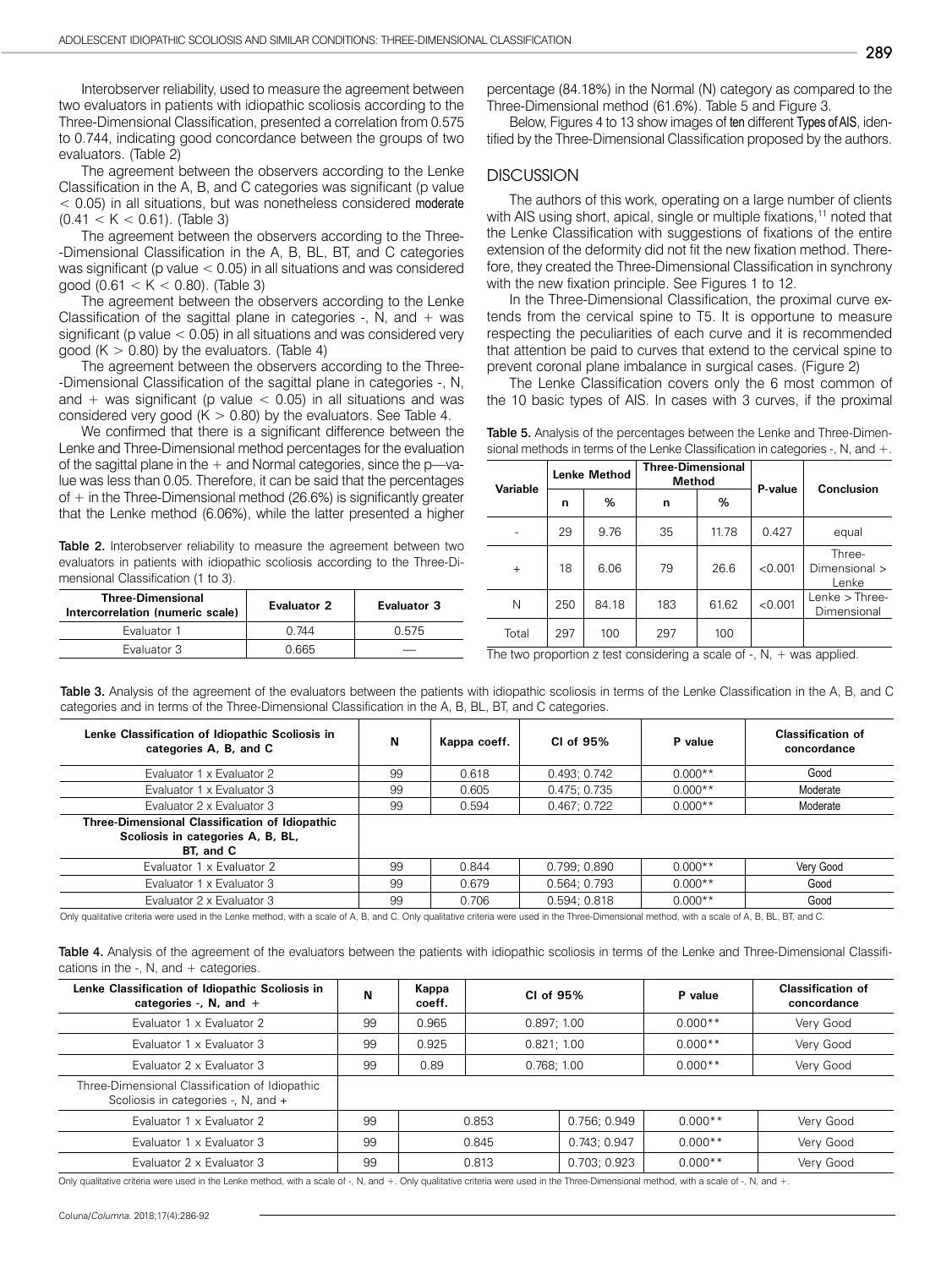

Figure 3. Analysis of the percentages between the Lenke and Three-Dimensional Classification in the -, N, and  $+$  categories.



**Figure 4.** Image showing a single structural proximal curve, Type 1 A  $+$  N.



Figure 5. Image showing a single structural middle thoracic curve, Type 1  $B + +$ .



**Figure 6.** Image showing a single structural thoracolumbar curve Type 1 C  $+$  +



Figure 7. Case with two curves. The proximal curve is the main curve and the middle thoracic curve is the compensatory curve, therefore, Type  $2A + +$ .

or thoracolumbar curve is the main curve, they do not fit into the method. See Figures 11 to 13. If the patient has two curves located in the thoracic spine, the proximal being the main curve, it does not fit into the method. (Figure 7) In cases with only one structural curve, if it is proximal, once again it does not fit into the method. (Figure 4)

The lumbar spine modifier of the Lenke Classification, identified as A, B, or C, is based on the relationship between the central sacral vertical line and the apex of the lumbar curve. Therefore, as types 1 and 2 do not have a lumbar curve, they are not applicable and types 5 and 6 are always considered C. Therefore, this lumbar modifier is only applied to types 3 and 4. The corresponding factor in the Three-Dimensional Classification, called the locator factor with possible values of A, B, BT, BL, and C is always applied, informing us of the location of the main and most structural curve in all forms of AIS and similar conditions.

In some of the lateral images in patients in this series it is very difficult to see T5 due to the superimposed scapula, therefore, another argument against the option of using T5 as a reference, especially in cases of

290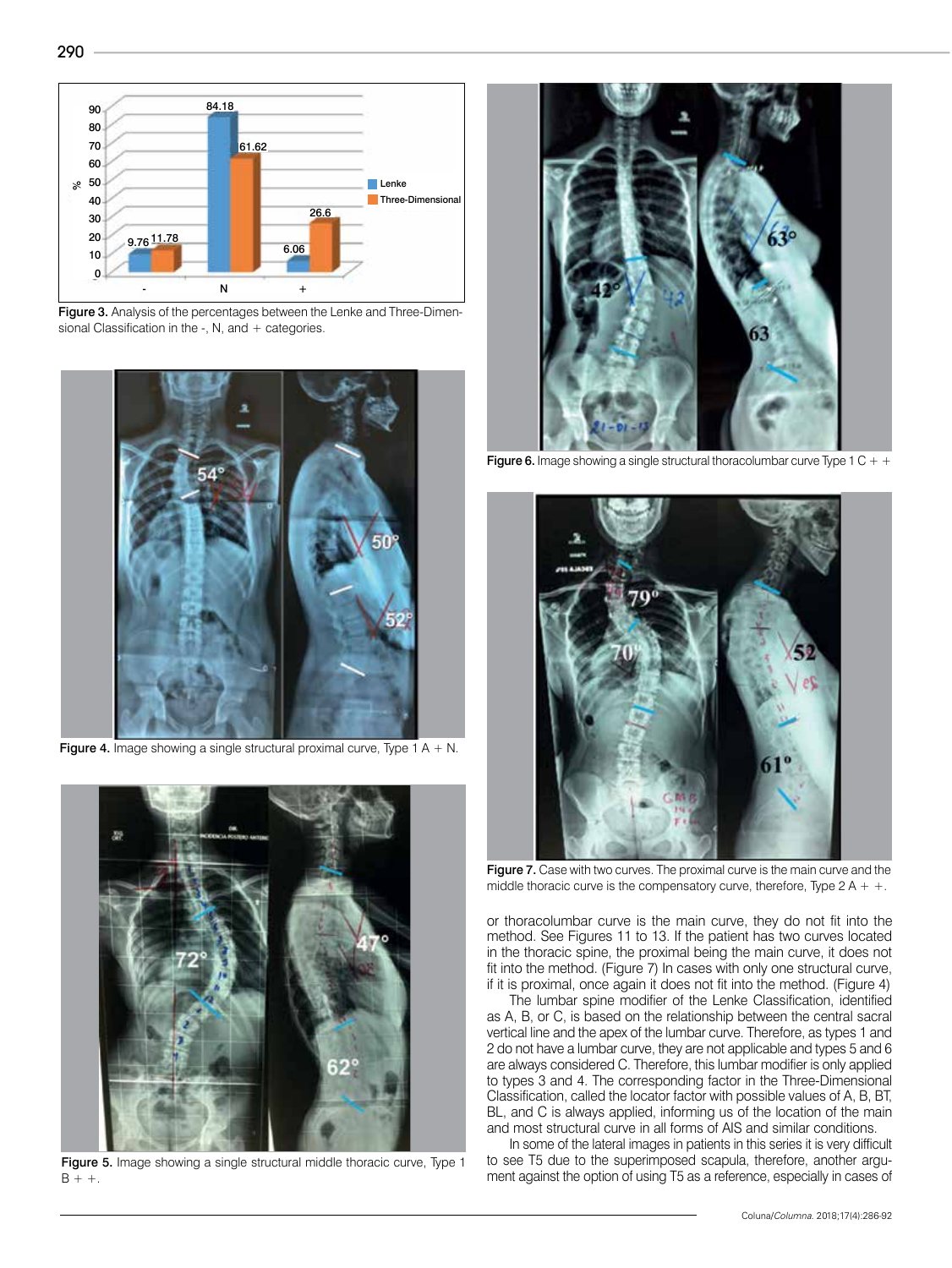

Figure 8. Case with two curves. The middle thoracic curve is the main curve and the proximal curve is the compensatory curve, therefore, Type 2 BT N N.



Figure 9. Case with two curves. The middle thoracic curve is the main curve and the thoracolumbar curve is the compensatory curve, therefore, Type 2 BL N N.

hypolordosis and normality of the dorsal sagittal plane. See Figures 4 to 12.

The Lenke Classification standardized the measurement of T5 to T12, not respecting the peculiarity of each curve, since frequently the apex of kyphosis is located exactly at T5. In the Three-Dimensional Classification the entire extension of kyphosis is measured, from the upper plateau of the upper terminal vertebra to the lower plateau of the lower terminal vertebra.<sup>9</sup> Figures 1C and 4 to 13.

The results from this case series of 99 patients relating to the angle of kyphosis using the Lenke Classification showed only 6.06% with hyperkyphosis (+) and 84.18% considered normal (N), while the Three-Dimensional Classification presented 26.6% with hyperkyphosis  $(+)$  and 61.6% as normal  $(N)$ , which leads us to believe that the range considered as normal by Lenke, from 10° to 40°, may be exceedingly broad. Table 5 and Figure 3.

No doubt the Three-Dimensional Classification needs additional testing. In this work, we conducted a comparative study of the



Figure 10. Case with two curves. The thoracolumbar curve is the main curve and the middle thoracic curve is the compensatory curve, therefore, Type  $2C + +$ .



Figure 11. Patient presenting three curves. The proximal thoracic curve is the main curve, called Type 3 A N N.

Three-Dimensional and Lenke Classifications in which lordosis was not compared because it is not included in the Lenke method.

#### **CONCLUSIONS**

In the study of this case series there was a significant difference between the two classifications in the percentages. The Three- -Dimensional Classification of the sagittal plane resulted in 26.6% hyperkyphosis and 61.6% normal, while the Lenke Classification yielded 6.06% hyperkyphosis and 84.18% normal. However, in the overall comparative analysis, the Three-Dimensional and Lenke methods presented levels of agreement that were statistically the same, since the values of the confidence intervals overlap.

All authors declare no potential conflict of interest related to this article.